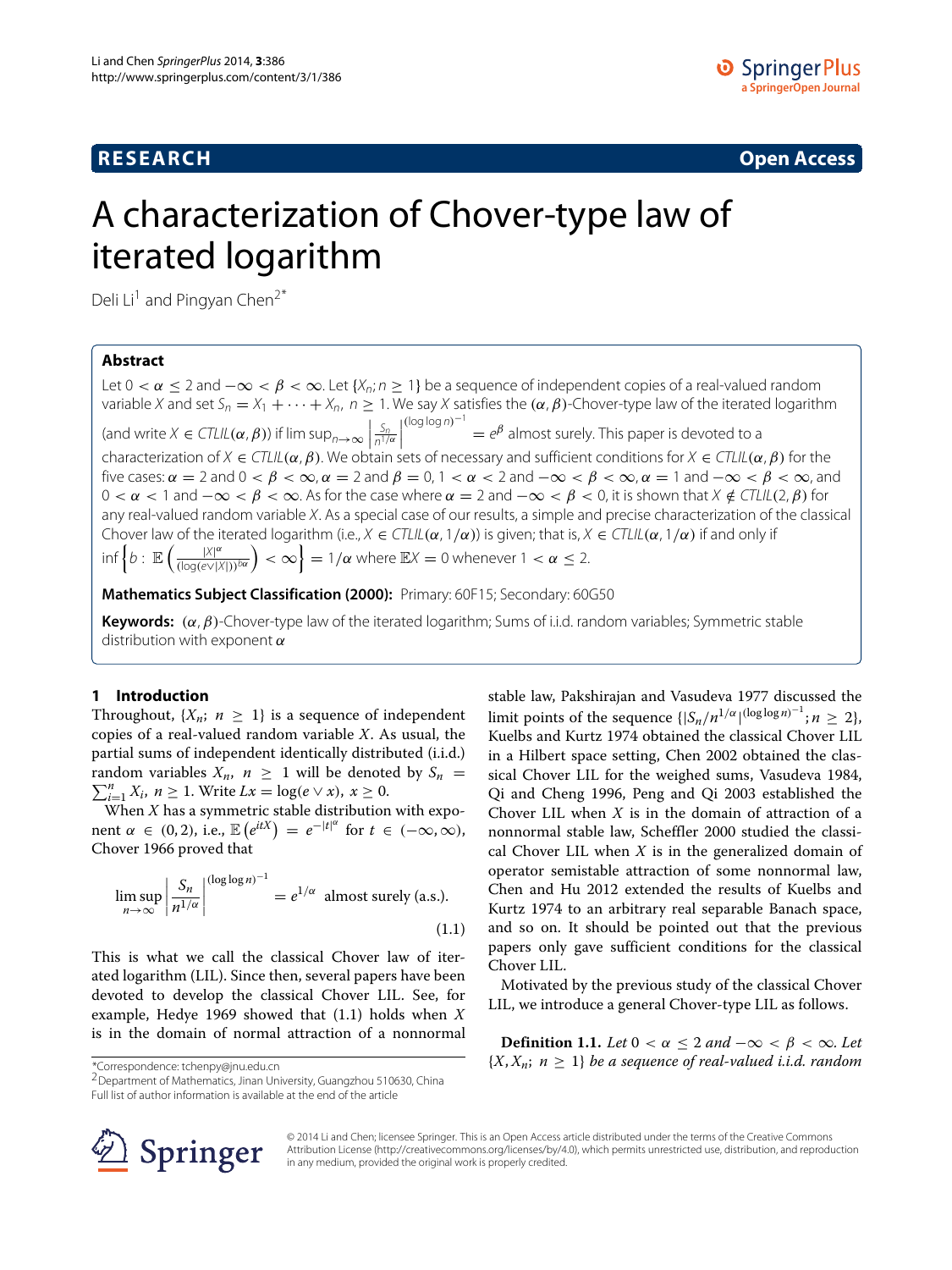<span id="page-1-0"></span>*variables. We say X satisfies the (α*, *β)-Chover-type law of the iterated logarithm (and write*  $X \in \text{CTLIL}(\alpha, \beta)$ *) if* 

$$
\limsup_{n \to \infty} \left| \frac{S_n}{n^{1/\alpha}} \right|^{(\log \log n)^{-1}} = e^{\beta} \quad a.s. \tag{1.2}
$$

From the classical Chover LIL and Definition [1.1,](#page-0-1) we see that *X*  $\in \text{CTLIL}(\alpha, 1/\alpha)$  (i.e., [\(1.2\)](#page-1-0) holds with  $\beta = 1/\alpha$ ) when *X* has a symmetric stable distribution with exponent *α* ∈ *(*0, 2*)*.

This paper is devoted to a characterization of  $X \in$ *CTLIL* $(\alpha, \beta)$ . The main results are stated in Section [2.](#page-1-1) We obtain sets of necessary and sufficient conditions for *X*  $\in \text{CTLIL}(\alpha, \beta)$  for the five cases:  $\alpha = 2$  and  $0 < \beta < \infty$ ( see Theorem 2.1),  $\alpha = 2$  and  $\beta = 0$  (see Theorem [2.2\)](#page-1-2),  $1 < \alpha < 2$  and  $-\infty < \beta < \infty$  (see Theorem [2.3\)](#page-1-3),  $\alpha = 1$ and  $-\infty < \beta < \infty$  (see Theorem [2.4\)](#page-1-4), and  $0 < \alpha < 1$ and  $-\infty < \beta < \infty$  (see Theorem [2.5\)](#page-2-0). The proofs of Theorems [2.1-](#page-1-5)[2.5](#page-2-0) are given in Section [4.](#page-3-0) For proving Theorems [2.1](#page-1-5)[-2.5,](#page-2-0) three preliminary lemmas are stated in Section [3.](#page-2-1) Some llustrative examples are provided in Section [5.](#page-4-0)

# <span id="page-1-1"></span>**2 Statement of the main results**

The main results of this paper are the following five theorems. We begin with the case where  $\alpha = 2$  and  $0 <$ *β <* ∞.

<span id="page-1-5"></span>**Theorem 2.1.** *Let*  $0 < \beta < \infty$ *. Let*  $\{X, X_n; n > 1\}$  *be a sequence of i.i.d. real-valued random variables. Then*

$$
X \in \text{CTLIL}(2, \beta), \text{ i.e., } \limsup_{n \to \infty} \left| \frac{S_n}{\sqrt{n}} \right|^{(\log \log n)^{-1}} = e^{\beta} \text{ a.s.}
$$
\n
$$
(2.1)
$$

*if and only if*

<span id="page-1-6"></span>
$$
\mathbb{E}X = 0 \text{ and } \inf \left\{ b > 0 : \mathbb{E} \left( \frac{X^2}{(L|X|)^{2b}} \right) < \infty \right\} = \beta. \tag{2.2}
$$

For the case where  $\alpha = 2$  and  $\beta = 0$ , we have the following result.

<span id="page-1-2"></span>**Theorem 2.2.** Let  $\{X, X_n; n \geq 1\}$  be a sequence of i.i.d. *non-degenerate real-valued random variables. Then*

$$
\limsup_{n \to \infty} \left| \frac{S_n}{\sqrt{n}} \right|^{(\log \log n)^{-1}} \le 1 \text{ a.s.}
$$
 (2.3)

*if and only if*

<span id="page-1-8"></span>
$$
\mathbb{E}X = 0 \text{ and } \inf \left\{ b > 0 : \mathbb{E}\left(\frac{X^2}{(L|X|)^{2b}}\right) < \infty \right\} = 0. \tag{2.4}
$$

*In either case, we have*

<span id="page-1-9"></span>
$$
X \in \text{CTLIL}(2,0), \text{ i.e., } \limsup_{n \to \infty} \left| \frac{S_n}{\sqrt{n}} \right|^{(\log \log n)^{-1}} = 1 \text{ a.s.}
$$
\n
$$
(2.5)
$$

**Remark 2.1.** *Let c be a constant. Note that*

$$
\limsup_{n\to\infty}\left|\frac{nc}{\sqrt{n}}\right|^{(\log\log n)^{-1}}=\left\{\begin{array}{ll}0&\text{if }c=0,\\&\\ \infty&\text{if }c\neq 0.\end{array}\right.
$$

*Thus, from Theorem [2.2,](#page-1-2) we conclude that, for any* −  $\infty < \beta < 0, X \notin \mathcal{C}TLIL(2, \beta)$  for any real-valued random *variable X.*

In the next three theorems, we provide necessary and sufficient conditions for  $X \in \mathcal{C}TLIL(\alpha, \beta)$  for the three cases where  $1 < \alpha < 2$  and  $-\infty < \beta < \infty$ ,  $\alpha = 1$  and  $\infty < \beta < \infty$ , and  $0 < \alpha < 1$  and  $-\infty < \beta < \infty$ respectively.

<span id="page-1-3"></span>**Theorem 2.3.** *Let*  $1 < \alpha < 2$  *and*  $-\infty < \beta < \infty$ *. Let*  ${X, X_n; n \geq 1}$  *be a sequence of i.i.d. real-valued random variables. Then*

<span id="page-1-7"></span>
$$
X \in \text{CTLIL}(\alpha, \beta), \text{ i.e., } \limsup_{n \to \infty} \left| \frac{S_n}{n^{1/\alpha}} \right|^{(\log \log n)^{-1}} = e^{\beta} \text{ a.s.}
$$

*if and only if*

$$
\mathbb{E}X=0 \text{ and } \inf \left\{b: \mathbb{E}\left(\frac{|X|^{\alpha}}{(L|X|)^{b\alpha}}\right)<\infty\right\}=\beta.
$$

<span id="page-1-4"></span>**Theorem 2.4.** *Let* −∞ < *β* < ∞*. Let* {*X, X<sub>n</sub>*; *n* ≥ 1} *be a sequence of i.i.d. real-valued random variables. Then*

$$
X \in \mathit{CTLIL}(1, \beta), \text{ i.e., } \limsup_{n \to \infty} \left| \frac{S_n}{n} \right|^{(\log \log n)^{-1}} = e^{\beta} \text{ a.s.}
$$

*if and only if*

<span id="page-1-10"></span>
$$
\int \inf \left\{ b : \mathbb{E} \left( \frac{|X|}{(L|X|)^b} \right) < \infty \right\} = \beta \qquad \text{if } \beta > 0,
$$
\n
$$
\text{either } \mathbb{E}|X| < \infty \text{ and } \mathbb{E}X \neq 0
$$

 $\text{either } \mathbb{E}|X| < \infty \text{ and } \mathbb{E}X \neq 0$ 

or inf 
$$
\left\{ b : \mathbb{E}\left(\frac{|X|}{(L|X|)^b}\right) < \infty \right\} = 0
$$
 if  $\beta = 0$ ,

$$
\begin{cases}\n\text{or } \text{inf } 1^b \cdot \mathbb{E}\left(\frac{||X||}{(L||X|)^b}\right) < \infty \\
\mathbb{E}X = 0 \text{ and } \text{inf}\left\{b : \mathbb{E}\left(\frac{|X|}{(L||X|)^b}\right) < \infty\right\} = \beta \quad \text{if } \beta < 0.\n\end{cases}
$$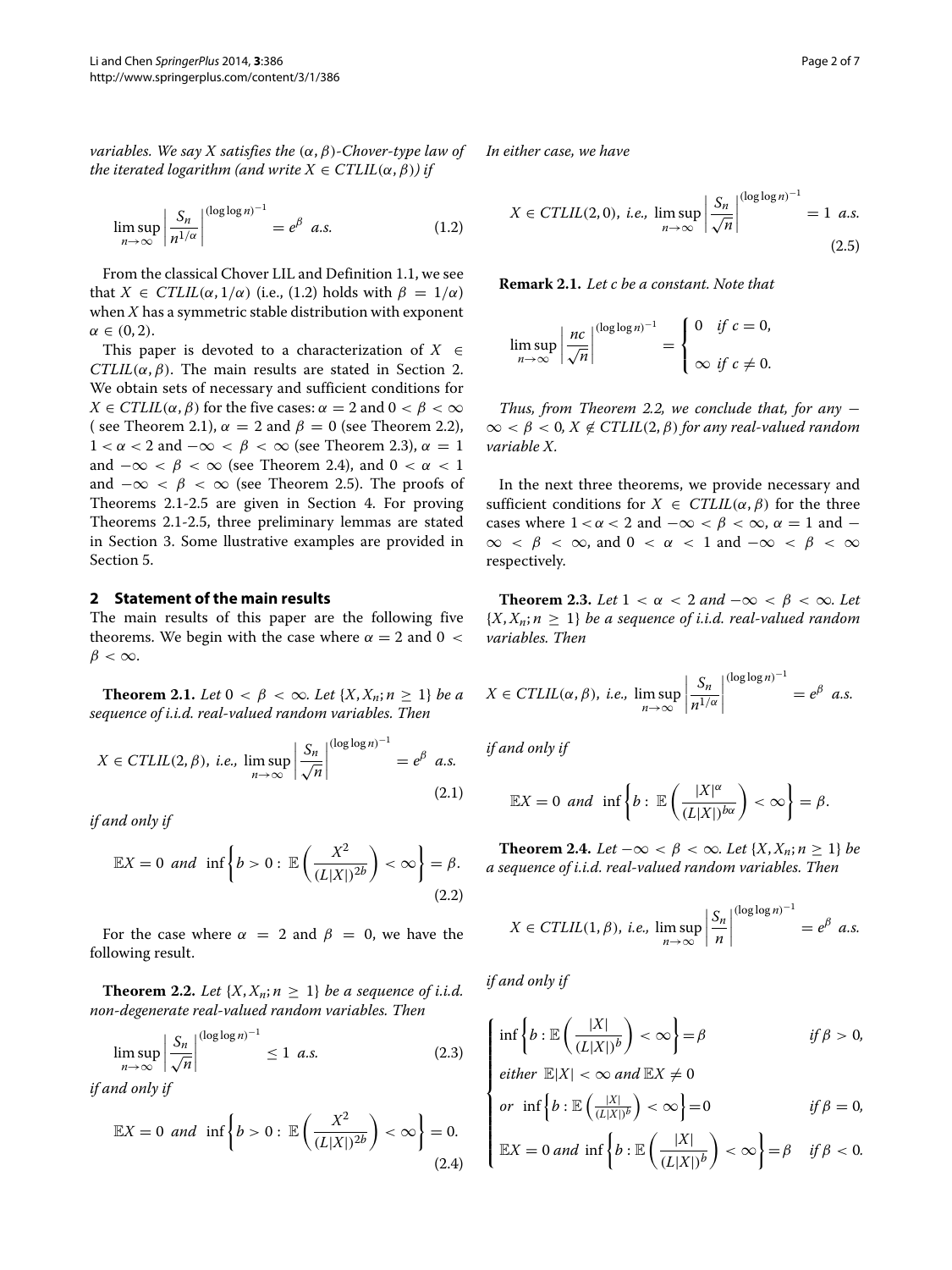*In particular,*  $\mathbb{E}|X| < \infty$  *and*  $\mathbb{E}X \neq 0$  *imply that* 

 $\lim_{n\to\infty}\left|\frac{S_n}{n}\right|$ *n* - - - -  $(\log \log n)^{-1}$  $= 1$  *a.s.* 

<span id="page-2-0"></span>**Theorem 2.5.** *Let*  $0 < \alpha < 1$  *and*  $-\infty < \beta < \infty$ *. Let*  ${X, X_n; n \geq 1}$  *be a sequence of i.i.d. real-valued random variables. Then*

$$
X \in \text{CTLIL}(\alpha, \beta), \text{ i.e., } \limsup_{n \to \infty} \left| \frac{S_n}{n^{1/\alpha}} \right|^{(\log \log n)^{-1}} = e^{\beta} \text{ a.s.}
$$

*if and only if*

$$
\inf \left\{ b : \, \mathbb{E}\left(\frac{|X|^{\alpha}}{(L|X|)^{b\alpha}}\right) < \infty \right\} = \beta.
$$

**Remark 2.2.** *From our Theorems [2.1,](#page-1-5) [2.3,](#page-1-3) [2.4,](#page-1-4) and [2.5,](#page-2-0) a simple and precise characterization of the classical Chover LIL* (*i.e.,*  $X \in \text{CTLIL}(\alpha, 1/\alpha)$ *) is obtained as follows. For*  $0 < \alpha \leq 2$ , we have

$$
X \in \text{CTLIL}(\alpha, 1/\alpha), \text{ i.e., } \limsup_{n \to \infty} \left| \frac{S_n}{n^{1/\alpha}} \right|^{(\log \log n)^{-1}} = e^{1/\alpha} \text{ a.s.}
$$

*if and only if*

$$
\inf \left\{ b : \mathbb{E} \left( \frac{|X|^{\alpha}}{(L|X|)^{b\alpha}} \right) < \infty \right\} = 1/\alpha \text{ where } \mathbb{E}X
$$
\n
$$
= 0 \text{ whenever } 1 < \alpha \le 2.
$$

Our Theorems [2.1-](#page-1-5)[2.5](#page-2-0) also imply the following two interesting results.

<span id="page-2-2"></span>**Corollary 2.1.** *Let*  $0 < \alpha \leq 2$ *. Let*  $\{X, X_n; n \geq 1\}$  *be a sequence of i.i.d. real-valued random variables. Then*

$$
\lim_{n\to\infty}\left|\frac{S_n}{n^{1/\alpha}}\right|^{(\log\log n)^{-1}}=0 \ \ a.s.
$$

*if and only if*

$$
\begin{cases} \inf \left\{ b : \mathbb{E} \left( \frac{|X|^{\alpha}}{(L|X|)^{b\alpha}} \right) < \infty \right\} = -\infty & \text{if } 0 < \alpha < 1, \\ \mathbb{E}X = 0 \text{ and } \inf \left\{ b : \mathbb{E} \left( \frac{|X|^{\alpha}}{(L|X|)^{b\alpha}} \right) < \infty \right\} = -\infty & \text{if } 1 \le \alpha < 2, \\ X = 0 \text{ a.s.} & \text{if } \alpha = 2. \end{cases}
$$

<span id="page-2-3"></span>**Corollary 2.2.** *Let*  $0 < \alpha < 2$ *. Let*  $\{X, X_n; n > 1\}$  *be a sequence of i.i.d. real-valued random variables. Then*

$$
\limsup_{n \to \infty} \left| \frac{S_n}{n^{1/\alpha}} \right|^{(\log \log n)^{-1}} = \infty \ \ a.s.
$$

*if and only if*

$$
\begin{cases}\n\inf \left\{ b : \mathbb{E} \left( \frac{|X|^{\alpha}}{(L|X|)^{b\alpha}} \right) < \infty \right\} = \infty & \text{if } 0 < \alpha \le 1, \\
\text{either } \mathbb{E}X \neq 0 \text{ or inf } \left\{ b : \mathbb{E} \left( \frac{|X|^{\alpha}}{(L|X|)^{b\alpha}} \right) < \infty \right\} = \infty & \text{if } 1 < \alpha \le 2.\n\end{cases}
$$

From our main results Theorems [2.1](#page-1-5)[-2.5](#page-2-0) and Corollaries [2.1](#page-2-2)[-2.2](#page-2-3) above, an almost unified characterization for 0 *<*  $\alpha \leq 2$  stated as the following result was so kindly presented to us by a referee.

**Theorem 2.6.** *Let*  $0 < \alpha \leq 2$ *. Let*  $\{X, X_n; n \geq 1\}$  *be a sequence of i.i.d. real-valued random variables. Assume that*  $\mathbb{E}(X^2) = \infty$  *and*  $\mathbb{E}X = 0$  *whenever*  $\mathbb{E}|X| < \infty$ *. Then* 

$$
\limsup_{n\to\infty}\left|\frac{S_n}{n^{1/\alpha}}\right|^{(\log\log n)^{-1}}=e^{\beta} a.s.
$$

*where*

$$
\beta = \inf \left\{ b : \, \mathbb{E}\left(\frac{|X|^{\alpha}}{(L|X|)^{b\alpha}}\right) < \infty \right\} \in [-\infty, \infty] \, .
$$

## <span id="page-2-1"></span>**3 Preliminary lemmas**

To prove the main results, we use the following three preliminary lemmas. The first lemma is new and may be of independent interest.

<span id="page-2-7"></span>**Lemma 3.1.** *Let*  $\{a_n; n \geq 1\}$  *be a sequence of real numbers. Let*  $\{c_n; n \geq 1\}$  *be a sequence of positive real numbers such that*

<span id="page-2-6"></span>
$$
\lim_{n \to \infty} c_n = \infty. \tag{3.1}
$$

*Then we have*

*(i)* There exists a constant  $-\infty < \beta < \infty$  such that

<span id="page-2-5"></span>
$$
\limsup_{n \to \infty} |a_n|^{1/c_n} = e^{\beta} \tag{3.2}
$$

*if and only if*

<span id="page-2-4"></span>
$$
\limsup_{n \to \infty} \frac{|a_n|}{e^{bc_n}} = \begin{cases} 0 & \text{for all } b > \beta, \\ \infty & \text{for all } b < \beta; \end{cases}
$$
 (3.3)

*(ii)* There exists a constant  $-\infty < \beta < \infty$  such that

$$
\liminf_{n\to\infty} |a_n|^{1/c_n} = e^{\beta}
$$

*if and only if*

$$
\liminf_{n\to\infty}\frac{|a_n|}{e^{bc_n}}=\begin{cases}0\quad\text{for all }b>\beta,\\
\infty\text{ for all }b<\beta;\end{cases}
$$

*(iii)* There exists a constant  $-\infty < \beta < \infty$  such that

$$
\lim_{n\to\infty}|a_n|^{1/c_n}=e^{\beta}
$$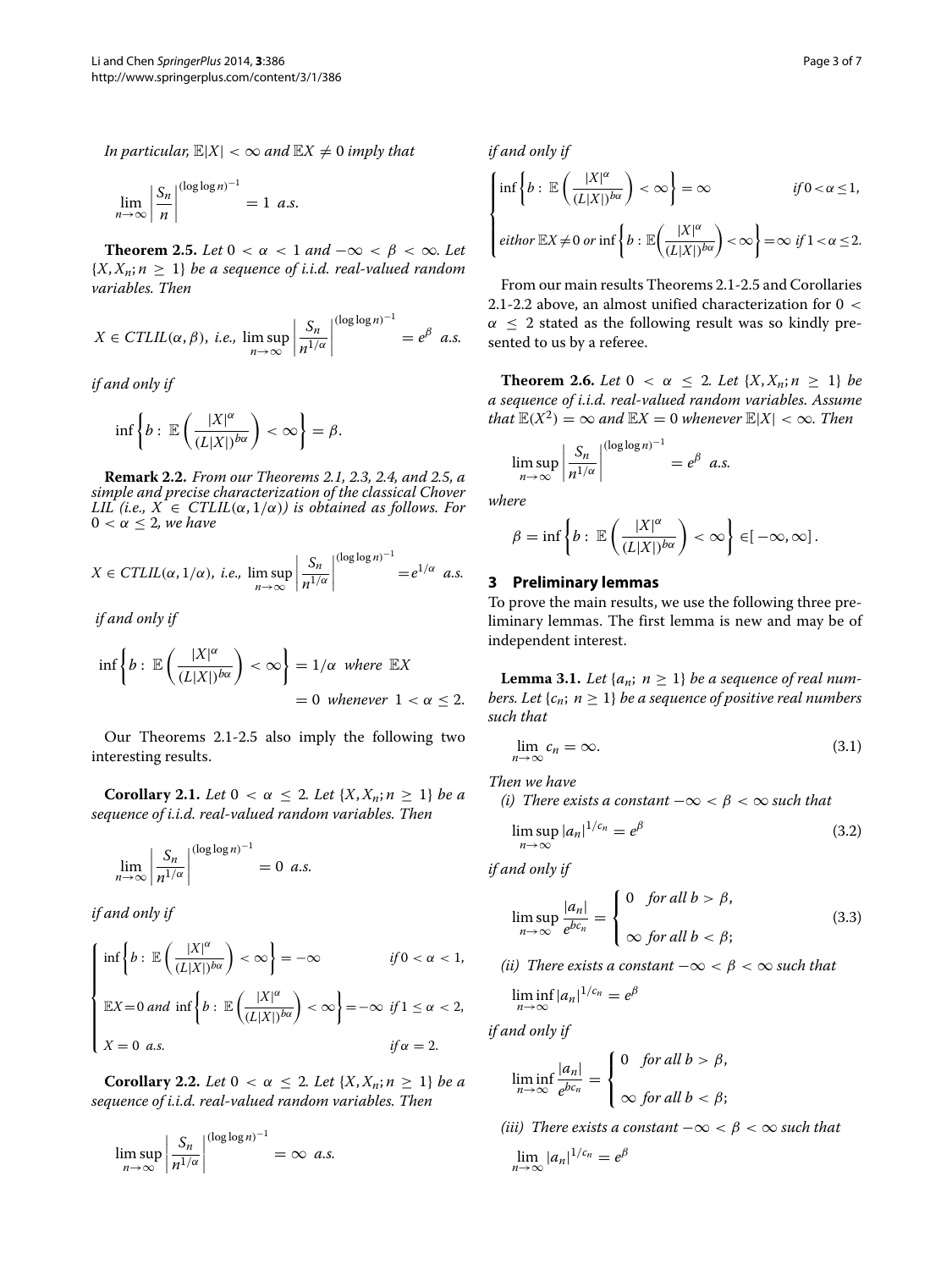*if and only if*

<span id="page-3-1"></span>
$$
\lim_{n \to \infty} \frac{|a_n|}{e^{bc_n}} = \begin{cases} 0 & \text{for all } b > \beta, \\ \infty & \text{for all } b < \beta. \end{cases}
$$

*Proof* We prove the sufficiency part of Part (i) first. It follows from [\(3.3\)](#page-2-4) that the set

$$
\left\{ n \ge 1; \frac{|a_n|}{e^{bc_n}} > 1 \right\} \left\{ \begin{array}{ll} \text{has finitely many elements} & \text{if } b > \beta, \\ \text{has infinitely many elements} & \text{if } b < \beta. \end{array} \right.
$$

Note that

$$
\left\{n\geq 1;\ |a_n|^{1/c_n}>e^b\right\}=\left\{n\geq 1;\ \frac{|a_n|}{e^{bc_n}}>1\right\}.
$$

We thus conclude that

$$
\limsup_{n \to \infty} |a_n|^{1/c_n} \begin{cases} \leq e^b \quad \text{for all } b > \beta, \\ \geq e^b \quad \text{for all } b < \beta \end{cases}
$$

which ensures [\(3.2\)](#page-2-5).

We now prove the necessity part of Part (i). For all  $b \neq$ *β*, let  $h = (b + β)/2$ . Then

$$
\begin{cases} \beta < h < b \text{ if } b > \beta, \\ \nb < h < \beta \text{ if } b < \beta. \end{cases}
$$

It follows from [\(3.2\)](#page-2-5) that the set

$$
\left\{ n \geq 1; |a_n|^{1/c_n} > e^h \right\} \left\{ \begin{array}{ll} \text{has finitely many elements} & \text{if } b > \beta, \\ \text{has infinitely many elements} & \text{if } b < \beta. \end{array} \right.
$$

Note that

$$
\left\{ n \geq 1; \frac{|a_n|}{e^{hc_n}} > 1 \right\} = \left\{ n \geq 1; |a_n|^{1/c_n} > e^h \right\}.
$$

We thus have that

$$
\limsup_{n \to \infty} \frac{|a_n|}{e^{hc_n}} \begin{cases} \le 1 & \text{if } b > \beta, \\ \ge 1 & \text{if } b < \beta. \end{cases}
$$
 (3.4)

Note that [\(3.1\)](#page-2-6) implies that

$$
\lim_{n\to\infty}\frac{e^{hc_n}}{e^{bc_n}}=\lim_{n\to\infty}e^{(h-b)c_n}=\begin{cases}0\quad\text{if }b>\beta,\\
\infty\quadtext{if }b<\beta.\end{cases}
$$

Thus it follows from [\(3.4\)](#page-3-1) that

$$
\limsup_{n\to\infty}\frac{|a_n|}{e^{bc_n}}=\left(\lim_{n\to\infty}\frac{e^{hc_n}}{e^{bc_n}}\right)\left(\limsup_{n\to\infty}\frac{|a_n|}{e^{hc_n}}\right)=\begin{cases}0 & \text{if } b>\beta,\\ \infty & \text{if } b<\beta,\end{cases}
$$

i.e., [\(3.3\)](#page-2-4) holds.

We leave the proofs of Parts (ii) and (iii) to the reader since they are similar to the proof of Part (i). This com-pletes the proof of Lemma [3.1.](#page-2-7)  $\Box$ 

The following result is a special case of Corollary 2 of Einmahl and Li [2005.](#page-6-7)

<span id="page-3-4"></span>**Lemma 3.2.** *Let*  $b > 0$ *. Let*  $\{X, X_n; n \geq 1\}$  *be a sequence of i.i.d. random variables. Then*

$$
\lim_{n \to \infty} \frac{S_n}{\sqrt{n} (\log n)^b} = 0 \ \ a.s.
$$

*if and only if*

$$
\mathbb{E}X = 0, \ \mathbb{E}\left(\frac{X^2}{(L|X|)^{2b}}\right) < \infty, \ and \ \lim_{x \to \infty} \frac{LLx}{(Lx)^{2b}}H(x) = 0,
$$
\n
$$
\text{where } H(x) = \mathbb{E}\left(X^2I\{|X| \le x\}\right), x \ge 0.
$$

The following result is a generalization of Kolmogorov-Marcinkiewicz-Zygmund strong law of large numbers and follows easily from Theorems 1 and 2 of Feller [1946.](#page-6-8)

<span id="page-3-2"></span>**Lemma 3.3.** *Let*  $0 < \alpha < 2$  *and*  $-\infty < b < \infty$ *. Let*  ${X, X_n; n \geq 1}$  *be a sequence of i.i.d. random variables. Then*

$$
\lim_{n\to\infty}\frac{S_n}{n^{1/\alpha}(\log n)^b}=0
$$
 a.s.

*if and only if*

$$
\mathbb{E}\left(\frac{|X|^{\alpha}}{(L|X|)^{b\alpha}}\right)<\infty
$$

*where*  $\mathbb{E}X = 0$  *whenever either*  $1 < \alpha < 2$  *or*  $\alpha = 1$  *and*  $-\infty < b \leq 0$ .

# <span id="page-3-0"></span>**4 Proofs of the main results**

In this section, we only give the proofs of Theorems [2.1-](#page-1-5)[2.2.](#page-1-2) By applying Lemmas [3.1](#page-2-7) and [3.3,](#page-3-2) the proofs of Theorems [2.3-](#page-1-3)[2.5](#page-2-0) involves only minor modifications of the proof of Theorem [2.1](#page-1-5) and will be omitted.

*Proof of Theorem [2.1](#page-1-5)* We prove the sufficiency part first. Note that the second part of [\(2.2\)](#page-1-6) implies that

<span id="page-3-3"></span>
$$
\mathbb{E}\left(\frac{X^2}{(L|X|)^{2b}}\right) < \infty \quad \text{for all } b > \beta. \tag{4.1}
$$

We thus see that for all  $b > \beta$ ,

$$
H(x) = \mathbb{E}\left(X^2I\{|X| \le x\}\right)
$$
  
\n
$$
\le \mathbb{E}\left(\frac{X^2}{(L|X|)^{2h}}(Lx)^{2h}I\{|X| \le x\}\right)
$$
  
\n
$$
\le (Lx)^{2h}\mathbb{E}\left(\frac{X^2}{(L|X|)^{2h}}\right),
$$

where  $h = (b + \beta)/2$ . Since  $\beta < h < b$ , it follows from [\(4.1\)](#page-3-3) that

$$
\frac{LLx}{(Lx)^{2b}}H(x) \le \frac{LLx}{(Lx)^{2(b-h)}}\mathbb{E}\left(\frac{X^2}{(L|X|)^{2h}}\right) \to 0 \text{ as } x \to \infty.
$$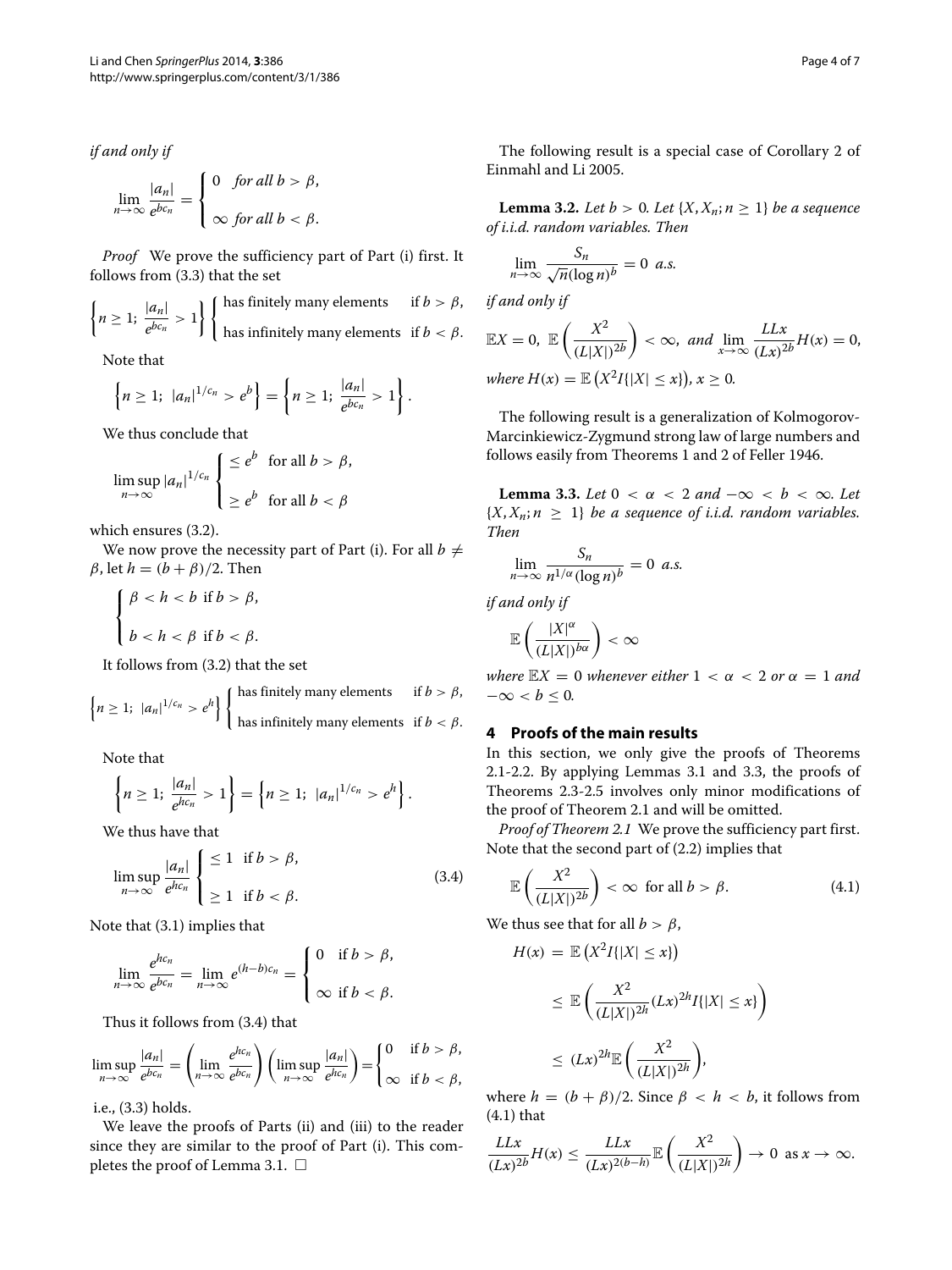We thus conclude from [\(2.2\)](#page-1-6) that

$$
\mathbb{E}X = 0, \quad \mathbb{E}\left(\frac{X^2}{(L|X|)^{2b}}\right) < \infty, \quad \text{and}
$$
\n
$$
\lim_{x \to \infty} \frac{LLx}{(Lx)^{2b}} H(x) = 0 \quad \text{for all } b > \beta > 0
$$

which, by applying Lemma [3.2,](#page-3-4) ensures that

$$
\lim_{n \to \infty} \frac{S_n}{\sqrt{n} (\log n)^b} = 0 \text{ a.s. for all } b > \beta. \tag{4.2}
$$

Since  $\beta > 0$ , the second part of [\(2.2\)](#page-1-6) implies that

$$
\mathbb{E}\left(\frac{X^2}{(L|X|)^{2b}}\right) = \infty \text{ for all } b < \beta
$$

which ensures that

<span id="page-4-3"></span><span id="page-4-2"></span>
$$
\limsup_{n \to \infty} \frac{|S_n|}{\sqrt{n} (\log n)^b} = \infty \text{ a.s. for all } b < \beta. \tag{4.3}
$$

Let  $A_n = S_n / \sqrt{n}$  and  $c_n = LLn$ ,  $n \ge 1$ . It then follows from [\(4.2\)](#page-4-1) and [\(4.3\)](#page-4-2) that

$$
\limsup_{n \to \infty} \frac{|A_n|}{e^{bc_n}} = \limsup_{n \to \infty} \frac{|S_n|}{\sqrt{n}(\log n)^b} = \begin{cases} 0 \text{ a.s. for all } b > \beta, \\ \infty \text{ a.s. for all } b < \beta. \end{cases}
$$
\n(4.4)

By Lemma [3.1,](#page-2-7) we see that [\(4.4\)](#page-4-3) is equivalent to

$$
\limsup_{n\to\infty}|A_n|^{1/c_n}=e^{\beta}\ \text{a.s.},
$$

i.e., [\(2.1\)](#page-1-7) holds.

We now prove the necessity part. By Lemma [3.1,](#page-2-7) [\(2.1\)](#page-1-7) is equivalent to [\(4.4\)](#page-4-3) which ensures that [\(4.2\)](#page-4-1) holds. By Lemma [3.2,](#page-3-4) we conclude from [\(4.2\)](#page-4-1) that

$$
\mathbb{E}X = 0 \text{ and } \mathbb{E}\left(\frac{X^2}{(L|X|)^{2b}}\right) < \infty \text{ for all } b > \beta. \tag{4.5}
$$

Since  $0 < \beta < \infty$ , it follows from (4.5) that

$$
\beta_1 \stackrel{\Delta}{=} \inf \left\{ b > 0: \, \mathbb{E}\left( \frac{X^2}{(L|X|)^{2b}} \right) < \infty \right\} \leq \beta.
$$

If  $\beta_1 < \beta$  then, using the argument in the proof of the sufficiency part, we have that

<span id="page-4-4"></span>
$$
\lim_{n \to \infty} \frac{S_n}{\sqrt{n} (\log n)^b} = 0 \text{ a.s. for all } b > \beta_1. \tag{4.6}
$$

Hence, by Lemma [3.1,](#page-2-7) [\(4.6\)](#page-4-4) implies that

$$
\limsup_{n\to\infty}\left|\frac{S_n}{\sqrt{n}}\right|^{\left(\log\log n\right)^{-1}} \leq e^{\beta_1} < e^{\beta} \text{ a.s.}
$$

which is in contradiction to [\(2.1\)](#page-1-7). Thus [\(2.2\)](#page-1-6) holds. The proof of Theorem [2.1](#page-1-5) is complete.  $\Box$ 

*Proof of Theorem [2.2](#page-1-2)* Using the same argument used in the proof of the sufficiency part of Theorem [2.1,](#page-1-5) we have from [\(2.4\)](#page-1-8) that

<span id="page-4-5"></span>
$$
\lim_{n \to \infty} \frac{S_n}{\sqrt{n} (\log n)^b} = 0 \text{ a.s. for all } b > 0. \tag{4.7}
$$

Since *X* is a non-degenerate random variable, by the classical Hartman-Wintner-Strassen LIL, we have that

$$
\limsup_{n\to\infty}\frac{|S_n|}{\sqrt{2n\log\log n}} > 0 \text{ a.s.}
$$

<span id="page-4-1"></span>which implies that

<span id="page-4-7"></span><span id="page-4-6"></span>
$$
\limsup_{n \to \infty} \frac{|S_n|}{\sqrt{n}(\log n)^b} = \infty \text{ a.s. for all } b < 0. \tag{4.8}
$$

Let  $A_n = S_n / \sqrt{n}$  and  $c_n = LLn$ ,  $n \ge 1$ . It then follows from [\(4.7\)](#page-4-5) and [\(4.8\)](#page-4-6) that

$$
\limsup_{n \to \infty} \frac{|A_n|}{e^{bc_n}} = \limsup_{n \to \infty} \frac{|S_n|}{\sqrt{n}(\log n)^b} = \begin{cases} 0 & \text{a.s. for all } b > 0, \\ \infty & \text{a.s. for all } b < 0. \end{cases}
$$
\n
$$
(4.9)
$$

By Lemma [3.1,](#page-2-7) we see that [\(4.9\)](#page-4-7) is equivalent to

$$
\limsup_{n\to\infty} |A_n|^{1/c_n} = e^0 = 1
$$
 a.s.,

i.e., [\(2.5\)](#page-1-9) holds, so does [\(2.3\)](#page-1-10).

Using the same argument used in the proof of the necessity part of Theorem [2.1,](#page-1-5) we conclude from [\(2.3\)](#page-1-10) that

$$
\mathbb{E}X = 0 \text{ and } \inf \left\{ b > 0 : \mathbb{E} \left( \frac{X^2}{(L|X|)^{2b}} \right) < \infty \right\} \leq 0.
$$

Clearly

$$
\inf\left\{b>0:\ \mathbb{E}\left(\frac{X^2}{(L|X|)^{2b}}\right)<\infty\right\}\geq 0.
$$

Thus [\(2.4\)](#page-1-8) holds. The proof of Theorem [2.2](#page-1-2) is therefore complete.  $\Box$ 

### <span id="page-4-0"></span>**5 Examples**

In this section, we provide the following examples to illustrate our main results. By applying Theorems [2.3-](#page-1-3)[2.5,](#page-2-0) we rededuce the classical Chover LIL in the first example.

**Example 5.1.** *Let*  $0 < \alpha \leq 2$ *. Let*  $X$  *be a symmetric realvalued stable random variable with exponent α. Clearly,*  $\mathbb{E}X = 0$  *whenever*  $1 < \alpha < 2$ .

*For*  $0 < \alpha < 2$ *, we have* 

$$
\mathbb{P}(|X| > x) \sim \left(\frac{\sin{(\pi \alpha/2)} \Gamma(\alpha)}{\pi}\right) |x|^{-\alpha} \text{ as } x \to \infty,
$$

*it follows that*

$$
\mathbb{E}\left(\frac{|X|^{\alpha}}{(L|X|)^{b\alpha}}\right)\left\{\begin{array}{l}\langle \infty \text{ if } b > 1/\alpha, \\ \\ =\infty \text{ if } b \leq 1/\alpha\end{array}\right.
$$

*and hence that*

$$
\inf\left\{b:\,\mathbb{E}\left(\frac{|X|^{\alpha}}{(L|X|)^{b\alpha}}\right)<\infty\right\}=1/\alpha.
$$

*Thus, by Theorems* [2.3-](#page-1-3)[2.5,](#page-2-0)  $X \in \text{CTLIL}(\alpha, 1/\alpha)$  (*i.e., the classical Chover LIL follows).*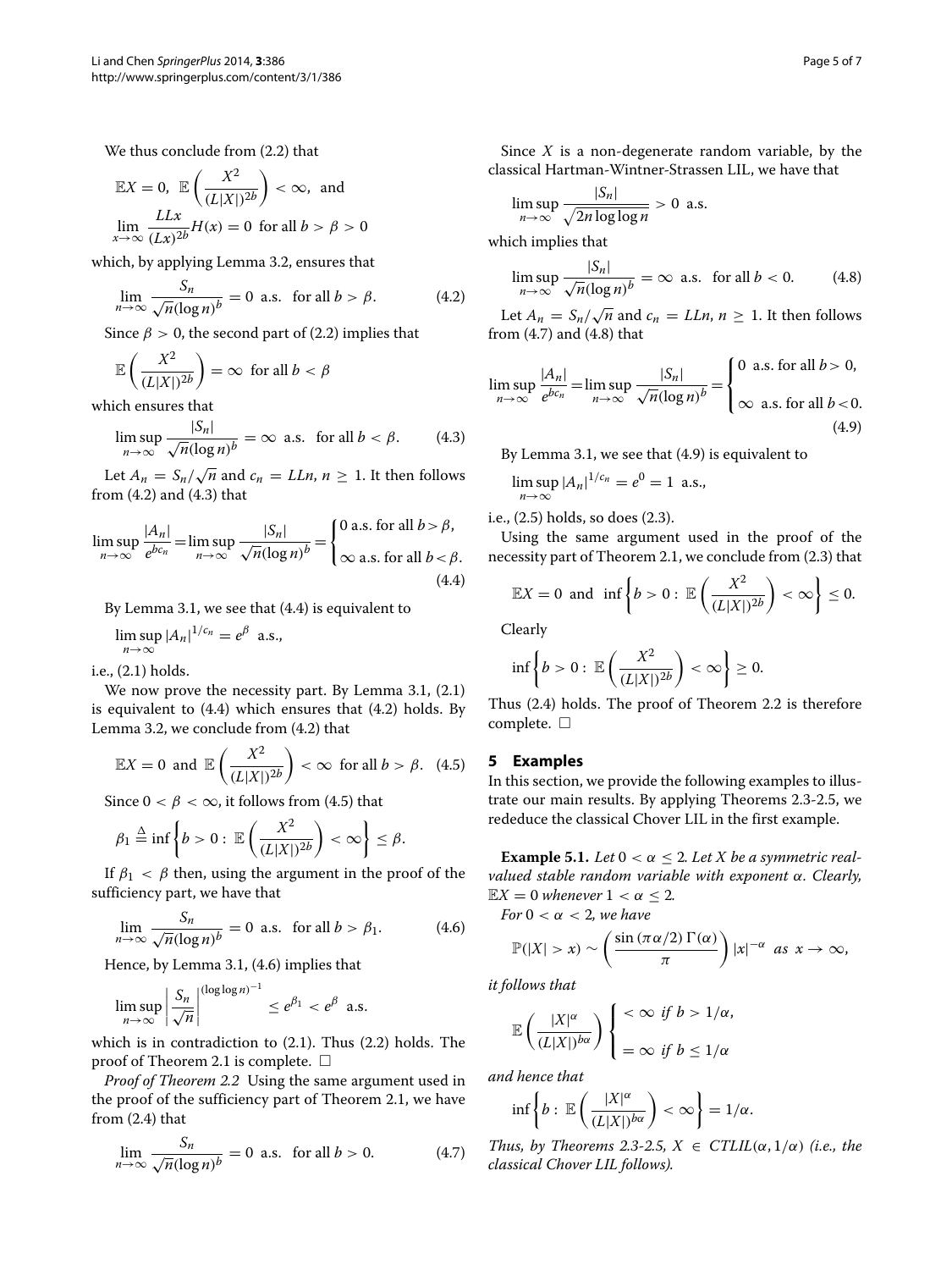*However, for*  $\alpha = 2$ *, we have*  $\mathbb{E}X^2 = 1$ *. Hence, by Theorems* [2.1](#page-1-7) *and* 2.2*, we see that*  $X \notin \text{CTLIL}(2, 1/2)$  *but*  $X \in \mathcal{C}TLIL(2,0)$ *.* 

From our second example, we will see that  $X \in$ *CTLIL*( $\alpha$ ,  $\beta$ ) for some certain  $\alpha$  and  $\beta$  even if the distribution of *X* is not in the domain of attraction of the stable distribution with exponent *α*.

**Example 5.2.** *Let*  $0 < \alpha \leq 2$ *. Let*  $d_n = \exp(2^n)$ *, n*  $\geq 1$ *. Given*  $-\infty < \lambda < \infty$ *. Let*  $X$  *be a symmetric i.i.d. realvalued random variable such that*

$$
\mathbb{P}\left(X=-d_n\right)=\mathbb{P}\left(X=d_n\right)=\left(\frac{c}{2}\right)\frac{\log^{\lambda}d_n}{d_n^{\alpha}}=\left(\frac{c}{2}\right)\frac{2^{n\lambda}}{d_n^{\alpha}},\ \ n\geq 1
$$

*where*

$$
c = c(\alpha, \lambda) = \left(\sum_{n=1}^{\infty} \frac{\log^{\lambda} d_n}{d_n^{\alpha}}\right)^{-1} > 0.
$$

*Then*

$$
\limsup_{x \to \infty} \frac{x^{\alpha}}{\log^{\lambda} x} \mathbb{P}(|X| \ge x) = c > 0 \text{ and}
$$
  

$$
\liminf_{x \to \infty} \frac{x^{\alpha}}{\log^{\lambda} x} \mathbb{P}(|X| \ge x) = 0.
$$

*Thus the distribution of X is not in the domain of attraction of the stable distribution with exponent*  $\alpha$ *. Also*  $\mathbb{E}X =$ 0 *whenever either*  $1 < \alpha \leq 2$  *or*  $\alpha = 1$  *and*  $\lambda < 0$ *. It is easy to see that*

$$
\mathbb{E}\left(\frac{|X|^{\alpha}}{(L|X|)^{b\alpha}}\right) = \left(\frac{c}{2}\right) \sum_{n=1}^{\infty} \left(2^{\lambda - b\alpha}\right)^n \begin{cases} < \infty & \text{if } b > \lambda/\alpha, \\ = \infty & \text{if } b \leq \lambda/\alpha \end{cases}
$$

*and hence that*

$$
\inf \left\{ b : \, \mathbb{E}\left(\frac{|X|^{\alpha}}{(L|X|)^{b\alpha}}\right) < \infty \right\} = \lambda/\alpha.
$$

*Thus, by Theorems [2.1](#page-1-5)[-2.5,](#page-2-0) we have (1) If*  $\alpha = 2$  *and*  $0 < \lambda < \infty$ *, then*  $X \in \mathcal{C}TLIL(2, \lambda/2)$ *. (2) If*  $\alpha = 2$  *and*  $-\infty < \lambda < 0$ *, then*  $X \in \text{CTLIL}(2, 0)$ *. (3) If*  $0 < \alpha < 2$ *, then*  $X \in \mathcal{C}TLIL(\alpha, \lambda/\alpha)$ *.* 

Our third example shows that *X* may satisfy the other Chover-type LIL studied by Chen and Hu [2012](#page-5-2) when  $X \notin$  $CTLIL(\alpha, \beta)$ .

**Example 5.3.** *Define the density function*  $f(x)$  *of X by* 

$$
f(x) = \begin{cases} 0 & \text{if } 0 \le |x| < e, \\ \frac{c}{|x|^{\alpha+1}} \exp(p(\log|x|)^{\gamma}) & \text{if } |x| \ge e, \end{cases}
$$

*where*  $p \neq 0$ ,  $0 < \gamma < 1$ ,  $c = c(\alpha, p, \gamma)$  *is a positive*  $constant$  such that  $\int_{-\infty}^{\infty} f(x) dx = 1$ . On simplification one *can show that for any*  $-\infty < b < \infty$ 

$$
\mathbb{E}\left(\frac{|X|^{\alpha}}{(L|X|)^{b\alpha}}\right) = 2c \int_{e}^{\infty} \frac{\exp(p(\log x)^{\gamma})}{x(\log x)^{b\alpha}} dx \begin{cases} < \infty & \text{if } p < 0, \\ = \infty & \text{if } p > 0. \end{cases}
$$

*From Theorem [2.1](#page-1-5)[-2.5,](#page-2-0) we have (1) If*  $\alpha = 2$  *and*  $p < 0$ *, then*  $X \in \text{CTLIL}(2, 0)$ *. (2)* If  $\alpha = 2$  *and*  $p > 0$ *, then*  $X \notin \text{CTLIL}(2, \beta)$  for any  $0 \leq \beta < \infty$ . *(3) If*  $0 < \alpha < 2$ *, then*  $X \notin \mathbb{C}TLIL(\alpha, \beta)$  *for any*  $-\infty <$ 

 $\beta < \infty$ *.* 

*However, for*  $0 < \alpha < 2$ *, by Theorem 3.1 in Chen and Hu [2012,](#page-5-2) we have*

$$
\limsup_{n\to\infty}\left|\frac{S_n}{B(n)}\right|^{(\log\log n)^{-1}}=e^{1/\alpha} a.s.,
$$

*where*  $B(x)$  *is the inverse function of*  $x^{\alpha}/\exp(p(\log x)^{\gamma})$ ,  $x \geq e$ .

#### **Competing interests**

The authors declare that they have no competing interests.

#### **Authors' contributions**

DL and PC contributed equally to the writing of this paper. All authors read and approved the final manuscript.

#### **Acknowledgements**

The authors are grateful to the referees for very carefully reading the manuscript. The research of Deli Li was partially supported by a grant from the Natural Sciences and Engineering Research Council of Canada and the research of Pingyan Chen was partially supported by the National Natural Science Foundation of China (No. 11271161).

#### **Author details**

<sup>1</sup> Department of Mathematical Sciences, Lakehead University, Thunder Bay, P7B 5E1 Ontario, Canada. <sup>2</sup> Department of Mathematics, Jinan University, Guangzhou 510630, China.

#### Received: 22 May 2014 Accepted: 16 July 2014 Published: 28 July 2014

#### **References**

<span id="page-5-1"></span>Chen P (2002) Limiting behavior of weighted sums with stable distributions. Statist Probab Lett 60: 367–375

- <span id="page-5-2"></span>Chen P, Hu T-C (2012) Limiting behavior for random elements with heavy tail. Taiwanese J Math 16: 217–236
- <span id="page-5-0"></span>Chover J (1966) A law of the iterated logarithm for stable summands. Proc Amer Math Soc 17: 441–443